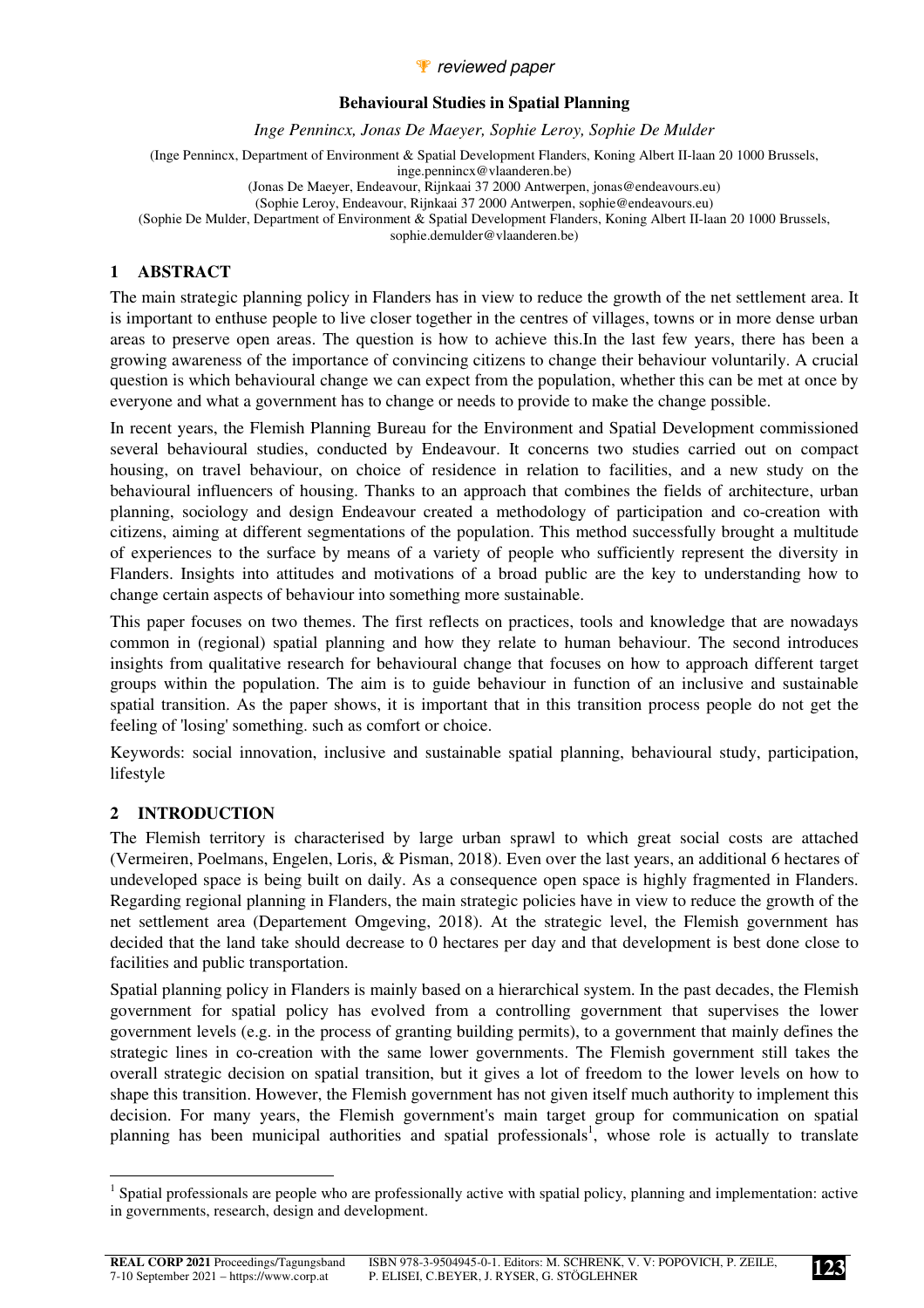strategic objectives into (municipal) policy and implementation. The Flemish government thus adopts a topdown approach, and does this also in order to tackle big challenges regarding sustainable spatial transitions.

In the last few years, the role of convincing citizens to change their behaviour voluntarily (e.g. by nudging) is getting more important internationally but also in Flemish policy. Examples of strategy for behavioural change in Flanders have been developed with a view to immediate behavioural change, namely to changing a habit (e.g. nutrition, waste, exercise, means of transport). Convincing people to change their behaviour is not an easy task, especially when it means breaking an ingrained habit.The accumulation of know-how on behavioural change is only at the beginning in the field of Flemish spatial planning.So far, this new target group, the citizen, is still strongly approached with the means employed by municipalities and spatial professionals. Spatial planners assume that the highly needed behavioural change is the change of housing behaviour. But, changing one's housing behaviour requires a real location move, something that most Flemish people seldom do: it is a decision that requires reflection (Slabbinck, 2017; Van Den Bergh, Aelterman, Mouton, & Engels, 2018). It requires a different approach than changing a regular behaviour.

Closing that knowledge-gab is why the Flemish Planning Bureau for the Environment and Spatial Development outsourced research to bring in knowledge from behavioural change specialists.There are several (research) questions waiting to be answered.

With these studies, the Flemish Planning Bureau for Environment and Spatial Development explores the potential and possibilities of a behavioural change strategy as a complementary strategy to the more familiar financial, rational and regulatory government initiatives. The first two studies have been completed. They provide first insights to shape such a strategy. A third study is ongoing. At this moment, the actual roll-out of such a strategy within the policy frame has not yet been decided.

## **3 TOP-DOWN VIEW AND BEHAVIOURAL CHANGE: PRACTICES AND TOOLS**

For its regular target groups, the professionals and municipalities, the Flemish government focuses mainly on offering tools, research, information and example projects. In recent years, much spatial planning research has been done to determine the 'best' places to live near facilities and public transportation through modelling: transit node value and facility level (Verachtert et al., 2016) and walkability (Vervoort, D'Haese, Verdeyen, & Van Acker, 2019; Vlaams Instituut Gezond Leven, 2018). The used criteria are population density, diversity of facilities and average bikeable or walkable distance. Municipalities are urged to direct development to the locations with the best scores. Next to that, a lot of effort has been put into design research and good practices selection to address densification on a qualitative way, with respect of Green Blue Networks (Smets & Stevens, 2019) and healthy living environments (Atelier Romain, Osar, & P.PUL, 2020). The Flemish government also provides information about participation methods in spatial policies and implementation projects (Devisch, Huybrechts, & Stieglitz, 2017).

Various campaigns are largely built around showing possible, desirable futures, based on overall policy goals, modelling (e.g. transit node value and facility level) or design. These futures are suitable for the spatial professional and appeal to rational reflection. Three examples of campaigns launched by different parts of the Flemish government illustrate this. The first is a four-year commitment of the former Flemish Government Architect Leo Van Broeck (2017-2020) to preach in the media the often-repeated message: "denser and more compact housing protects open space". He illustrated this statement by designs or picture of –for Flanders– rather dense development with appartements. The second is an online awareness-raising survey (for the campaign "At home in the future? Do the housing test") (Vlaamse overheid, 2020). After completing questions about housing preferences, the respondent gets a picture that corresponds to its answers. This image differed greatly from the existing situation in most parts of Flanders. The third is the Mobiscore(Van Den Bergh et al., 2018), an online tool to determine whether a housing location is 'sustainable' in terms of nearness to facilities and public transport. The tool gives the users a few possibilities to include their own behaviour in the score.

While the intentions are good, offering a picture of a possible and better future and giving scores to an actual spatial situation seem to strike a nerve. When the campaigns were picked up by the media, they evoked a lot of public resistance. It led to a polarised debate between urban and rural residents, older and younger generations and progressives and conservatives, good and bad. From a behavioural standpoint, people's

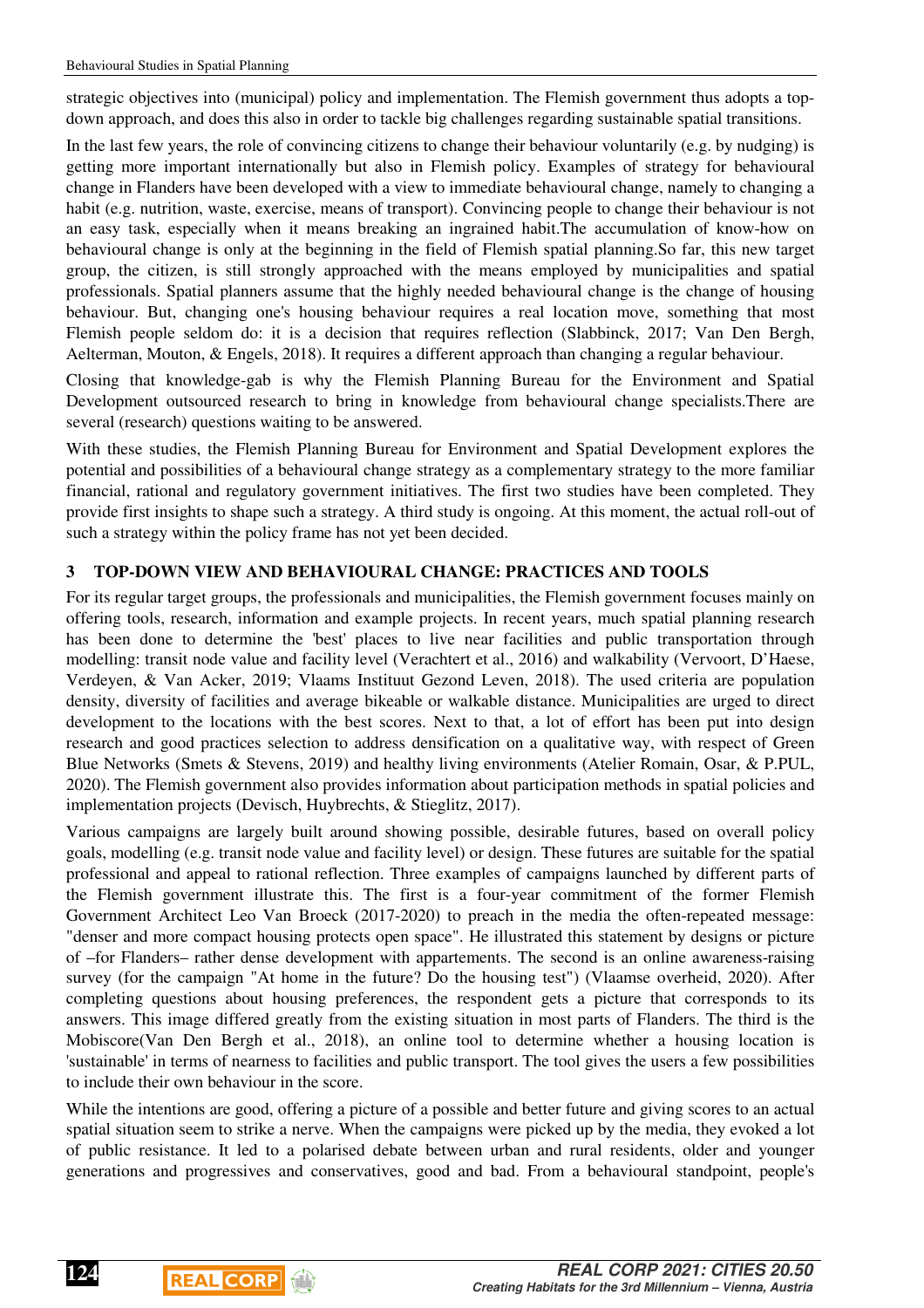frustrations are not surprising: a housing choice is one that people seldom make, and can even be a choice they do not have. For many, it is a behaviour they cannot change easily.

All this recent attention to personal behavioural changes, raises some ethical questions within the Flemish planning community too. To what extend should citizens take the responsibility for systemic transitions? Van Eenoo argues that people do not always have the free choice to live somewhere or to use a certain means of transportation and that 'Urban Sprawl' is not just the result of a sum of individual –wrong– choices (De Maeyer et al., 2021; Van Eenoo, 2020). The 'ill-considered use of space' is according to several policy document analyses and expert opinions (from different fields, such as spatial planning, mobility,…) in significant part due regulatory instruments, built environment and financial mechanisms (Ryckewaert, Van den Houte, Brusselmans, Hubeau, & Vermeir, 2018). Current legal and fiscal policies work against sustainable spatial use. Another argument against the strategy of expecting too much from citizen behavioural change is, according to Van Eeno, that people do not always act consistently and that the place of residence is not the only aspect of sustainable (residential) behaviour.

### **4 FRAGMENTARY KNOWLEDGE ABOUT BEHAVIOUR IN AND PERCEPTION OF THE LIVING ENVIRONMENTAT THE START OF THE RESEARCH APPROACH**

These discussions triggered the Flemish Planning Bureau to commission a first behavioural study: "The Experience study about compact living" (De Maeyer, Deprez, Cherroud, & Bambust, 2020). The aim was to call in external behavioural expertise. The literature section examines existing research on moving and residential motives in Flanders through the lens of behavioural insights. Besides a lot of images of possible physical forms, people have to experience it, to make that experience their own, so it becomes a lived story. For this, they not only need to see 'the' future and its imagined or calculated benefits, but also the path to and the connection with their own future, with empathy and guidance for the sometimes difficult decisions that need to be made along that path. To this end, the 7E/12E model for behavioural change (Bambust&Vanhove, 2015) is used as a theoretical framework and supplemented with theory on constructing narratives and using frames. A crucial question is which behavioural change we expect from the population, whether this can be met at once by everyone and what the government has to change or needs to provide to make it possible.

The literature reveals that there is some knowledge about the importance of life stages and housing career. Behaviour can be very different over time. So a lot of young adults are attracted to the range of aspects that are part of city living (e.g. cultural and social events). There is a lot of research showing that households with (a desire for) children move to a more suburban environment. Housing preference research also shows that a majority of the population prefers less compact forms of housing. Little attention is paid to the results of those who express a different housing preference and/or live in a different type of housing. This leads to the dominant discourse of "Mr./Mrs. Average" who think of a house with a garden in the more 'child-friendly' suburban periphery as the most ideal place to live. There is also research that shows that Flemish people are not inclined to move once they are settled. As a result, the focus of research and policy efforts on housing is often (one-sidedly) on young people and young adults for whom an alternative to the suburban home is sought.

Subsequently the literature section of the second study "The Behavioural study on proximity of facilities versus travel behaviour" (De Maeyer et al., 2021) summarises the existing knowledge about the topic. It is clear that the presence of facilities, travel behaviour and place of residence choice are interrelated. The higher the density, the closer the possible destinations are to each other and the more opportunities people have, the easier it is to choose a sustainable means of transport. Although the spatial condition plays a role in people's choices, it will not automatically lead to sustainable behaviour. Reality is much more complex.

In spatial planning and mobility practice in Flanders the effect of the built environment (occurrence and distribution, density, distance) (Van Den Bergh et al., 2018; Van Meeteren, Boussauw, De Kool, & Ronse, 2013; Verachtert et al., 2016), socio-economic and demographic factors (gender, age, family composition, education level, wealth, income …), and car ownership –nowadays still encouraged in Flanders by company and salary cars– are widely accepted determinants of that complex reality. Whether or not people own a car and/or are attached to its use influences their choice of where to live in favour of residential areas that are easily accessible by car and where parking is easy and inexpensive. In literature this is referred to as the concept of 'residential self-selection': people select a residential environment where they can best get around by the mode of transportation they prefer. However, existing data on all these relationships are rather scarce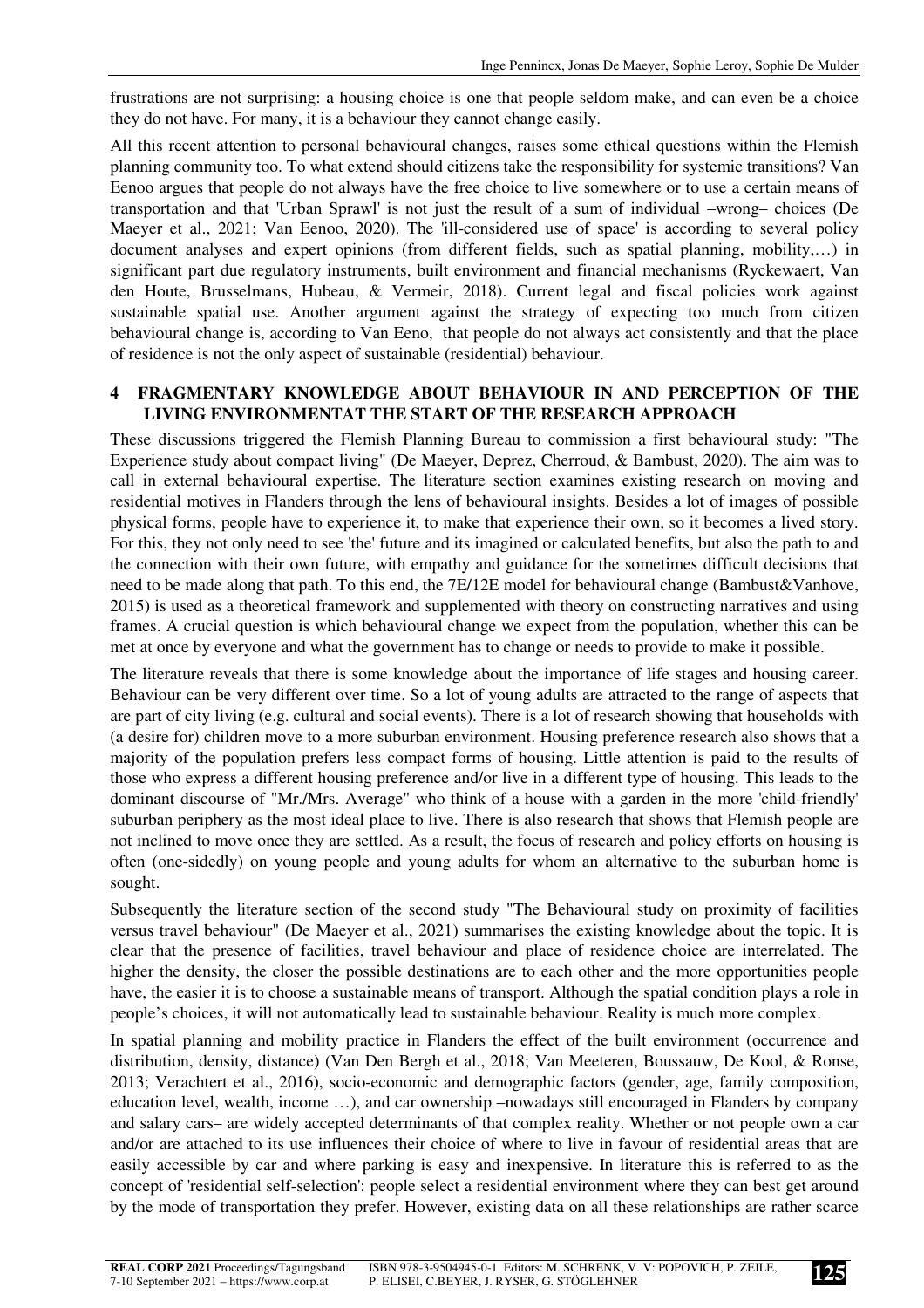in Flanders. Some data hardly exist (e.g. frequency of visitors to facilities), others are not available on a relevant spatial scale for reasons of privacy.

The literature review in both researches reveals that collecting data on spatial behaviour in relation to those psychosocial factors is still in its infancy. Qualitative experience research is an interesting method to gain more insight into these relationships. The behavioural studies on compact housing and facilities are intended to contribute to this knowledge.



Figure 1: Summary of the different factors that influence people in their travel behaviour and housing choice

### **5 QUALITATIVE EXPERIENCE RESEARCH**

Qualitative experience research is a bottom-up technique used to analyse knowledge of behaviour with the aim of integrating it into top-down planning policies for sustainable spatial transitions. In recent decades, participation has become inevitable in urban transitions in Flanders as people demand it more and more. While traditional public participation takes place through a public enquiry when the government has provisionally decided on a plan, the current trend is to consult those affected before the provisional decision is taken. In this way, the diversity of experiences and opinions of people participating in the pathway can help in customising decision-making. For more generic measures, instruments and policies in spatial planning that affect spatial transitions, the use of public participation is still less developed. By using interviewing techniques integrated into playful workshopsaimed at an audience that is as representative as possible of the population, the research attempts to transcend social desirability and reveal people's real preferences. In both studies, qualitative experience research was used through different methods.

The first study on housing aimed to understand the positive experience of compact housingbetter. Workshops were organised with local residents living in different typologies in five different compact neighbourhoods in Flanders and their experiences were translated into narratives and images of desirable living environments. A next round of workshops tested the appreciation of these narratives to a public living in spacious and sprawled areas and tried to understand how behavioural change could be implemented through storytelling.

Thetranslation ofqualitative data into useful communication and narratives are important. People have different values that can conflict with each other. Our choices do not always conform to the particular values we pretend to uphold (which is called 'cognitive dissonance'). That is why we want to legitimise our choicesboth to others and to ourselves. Narratives are used for this purpose. If people need narratives to

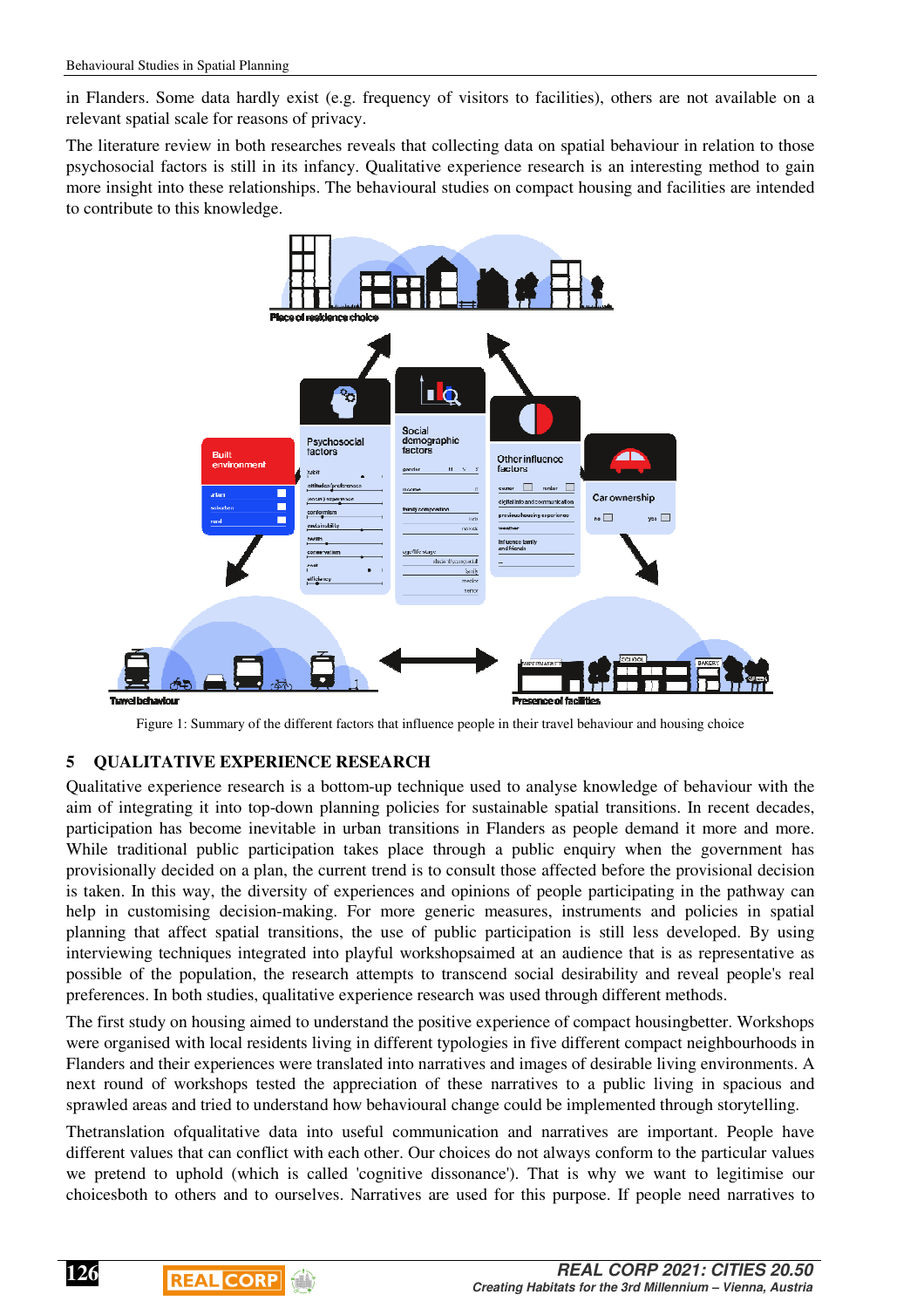legitimise or validate their behaviour, they can be helped by providing (existing or new) narratives. For people who act against the values of their peers or against their internalised values, cognitive dissonance can be anticipated and the likelihood of intrinsic motivation increased. This can be done by framing the behaviour within the Values, Themes, and Concrete situations ('VTC framing') of the target group. For individuals where the values are already aligned with positive behaviour, stories can be offered as reinforcement as a means of self-telling. This framing cannot be just fiction, but needs to be built on true experiences to be successful, so that new choices must also fulfil the promises told in these stories.

For the second study qualitative experience research was used in two rounds. In the first round, as much personal information as possible was collected about past and planned residential choices, regularly used facilities and services, and the movements to these facilities. In between, we drew up hypotheses for psychosocial segmentation in the behaviour of citizens. In the second round, these hypotheses were tested, as was the willingness to undertake personal actions related to goals of Flemish policy. When testing actions and policies, this qualitative experience research comes close to the principles of a deliberative democracy (Bessette, 1981) and experiments with citizens panels like the G1000 that took place in Belgium and the Netherlands over the past decade.

# **6 A ROADMAP FOR SPATIAL TRANSITION**

The research of the behavioural series has already envisioned that the transition needs both governance, including policy action and citizens behavioural change, but also the collaboration of shapers of our environment and society (De Maeyer et al., 2020, p. 93). In the first study, 'handles for behavioural change towards compact living' were elaborated in which both are linked to each other. One type of recommendations concerned communication and policy. Other recommendations were addressed to local authorities and spatial professionals who stressed the importance of qualitive neighbourhood- and housing developments from a user perspective. The study also formulated a working method based on psycho-social insightssuggesting to translate the strategic vision of the Flanders Spatial Policy Plan into Roadmap, a (operational) work plan supported by a motivation plan(De Maeyer et al., 2020, p. 89). The work plan is equivalent to an approach in terms of governance, the work that the government itself has to take up, changing laws, rules, mechanisms, etc. The motivational plan is necessary to keep (especially) citizens on board. The roadmap consists of 10 phases and going through them will take years.

The experts in behavioural change confirmed that the polarised debate and current campaigns will not be sufficient to get enough people on board to make the necessary transition. In the current phase of policy making, it is too early to show images, or to give people the feeling that they are not compliant. It is time to wait until the government has decided about what is necessary and acts accordingly, so that change is actually possible or easier, and that the first initiators have gained experience.

In the current phase of policy-making about the transition (first and second phase), De Maeyer et al. (2020, p. 94) advises to work with prognostic and motivational frames: asking for help with ideas of what the future may look like. This could be a higher-bar approach: accepting the challenge and even raising the bar. Or an additional approach that counters fear of loss, identity, quality of life and therefore emphasises that multiple interpretations will be possible. In these frames, the emphasis is much more on preserving and strengthening residential quality than on higher density. Maybe it is interesting to show what people (the next generations) will lose without transition. In motivational frames, people are not framed as co-problem owners, but as solution selectors.

## **7 GETTING STARTED WITH PEOPLE WHO HAVE TO CHOOSE ANYWAY**

Since a transition towards a more sustainable choice of transportation and of housingfor a large part of the population can only take place step by step, it would be rather counterproductive to mobilise everyone at once. The roadmap takes into account that the spatial conditions are not yet ready for a rapid transition. Pilot projects for resettlement and reorganisation of mobility to more desirable spatial conditions are already being implemented and will be scaled up step by step. Regarding Roger's adaptive model (Rogers, 2003), Innovators and Early Adapters are needed to mobilise a broader population in time, meaning the early and late majority and laggards. In addition, the behavioural studies have taught that not every innovative or desirable product (in this case, a house or a mode of transportation) will be equally attractive to different segments of the population. Behavioural theory additionally teaches us that behaviour is usually consistent.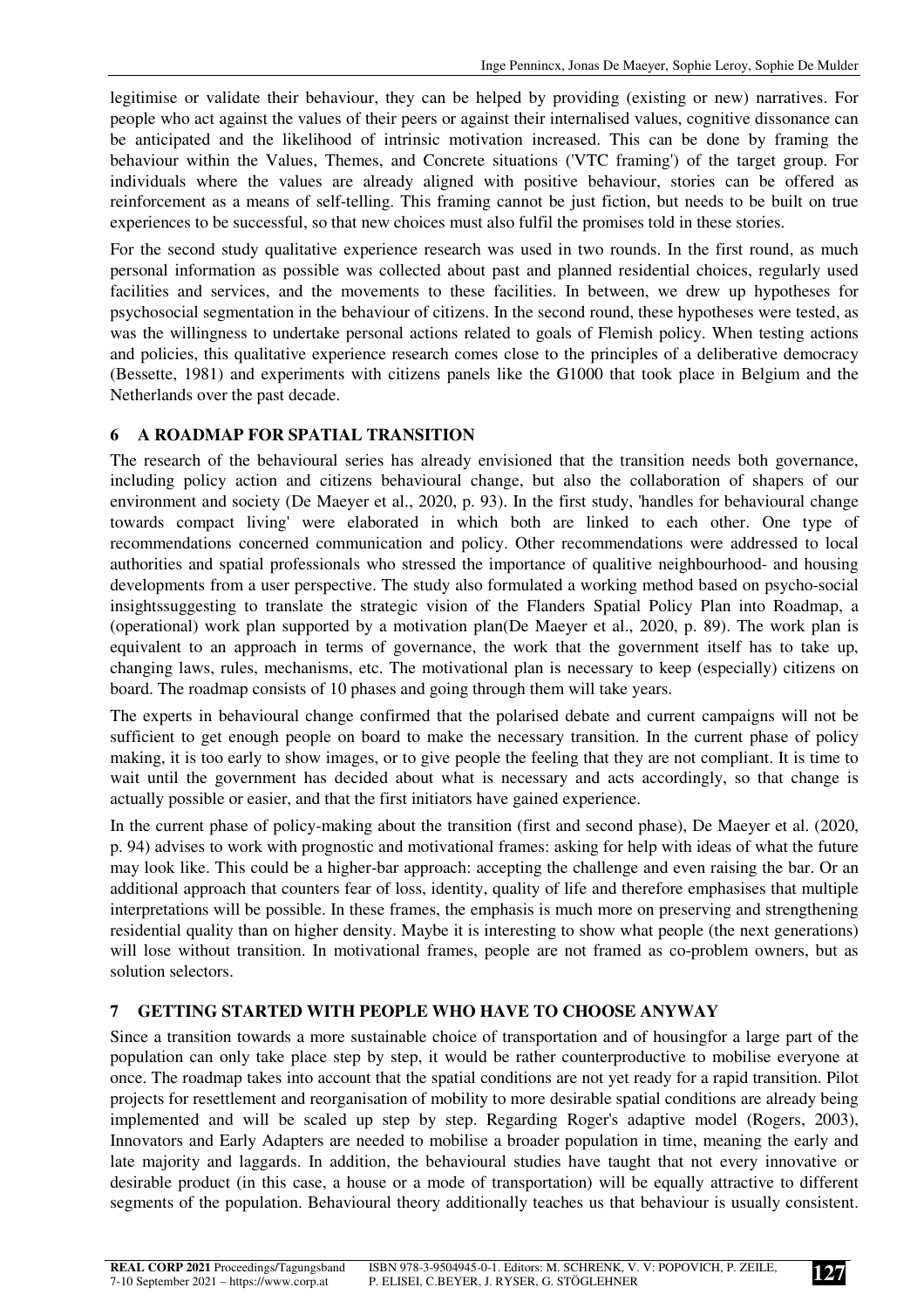Breaking moments can trigger new behaviour. Preference for a new home and housing type is strongly influenced by life stage, which often goes hand in hand with age. Life stage factors such as graduation, starting work, moving in together or getting married, having children, etc. are often the cause of a move (De Bruyne&Iserbyt, 2011).

The "Experience study about compact living" discusses a socio-demographic segmentation not just by life stage (which is a frequently used method in literature) but via four important breaking moments that give rise to choosing a new home, often in relation to a specific target group. For each of these target groups, narratives were constructed. The first group is looking for independence. This usually involves young adults leaving their parents or adults dealing with a relationship breakup. The second group is looking for more space. This group consists mainly of young and new families who are expanding. A third group is looking for community and free time. This group of people is faced with more free time as children grow up or one retires while still living in spacious single-family homes and social life again takes more place outside. The last group is looking for security and accessibility to health care. This group usually consists of the elderly and those in need of care. Generally less drastic are the breaking moments that can cause a change in travel behaviour. A new job or having children are often triggers though that can influence this behaviour (e.g. picking up the children on the way to work). But apart from that, a choice of transport mode is a result of a complex system of factors that acts on the choice process. Acting on behavioural change, big choices like a new house are therefore important moments to nudge or inform people. To gain more insight in the keyfactors that determine the decision making regarding housing, the new research that just started will collect more knowledge. Regarding the change of transportation habits, insights in breaking moments will be crucial as this type of decisionmaking is less drastic and easier to implement.

### **8 THE AVERAGE PERSON DOES NOT EXIST: ABOUT SEGMENTS AND MOTIVATIONS**

If the Flemish government wants to encourage citizens to behave in a more sustainable way, it has to know what actions it must or can take with respect to certain segments of society. Not everyone acts for the same reasons or encounters the same barriers. What is an obstacle for one person is a motivation for another to live in smaller space or to change his/her mode of transportation. By taking into account the diversity of persons and better connecting to the living and mobility behaviour of the Flemish people, measures can be used more efficiently to stimulate certain choices. A better understanding of behaviour can therefore be an important factor in a spatial transition in Flanders.

Whereas with a socio-demographic segmentation, it is already known and broadly accepted, which persons should be addressed to make behavioural changes possible (e.g. young adults), it is much more difficult from a psychosocial point of view. Merely targeting behavioural change according to a socio-demographic segmentation would not be sufficient to capture the complexity of choices. An extensive segmentation based on psychosocial factors makes it possible to also focus on changing the behaviour of persons on the basis of their underlying motivation (whether or not unconsciously) that plays a role in making choices. In the second study a psychosocial segmentation three types of motivation are discussed that can lead to behavioural change, in relation to some specific target groups: socially motivated people, intrinsically motivated people and extrinsically motivated people.

By allowing policy measures to respond to these motivations, the framework through which people look at the world can be adjusted in order to establish new consistent behaviour. This is also called frame bridging. These measures are particularly important for intrusive questions such as finding a home or determining a lifestyle, but accompanying circumstances can also have a major influence. Behavioural studies conducted in recent decades have shown that these accompanying circumstances, which cannot be traced back to any of the above motivations, are more important than previously estimated. People do not always get around to testing the dilemmas or the possibilities against their value hierarchies, even when making important choices, because getting to the bottom of all the effects of choices takes a lot of energy and time. It requires a form of 'meta-intrinsic motivation' to give priority to this. People prefer to be led by the path of least resistance. Thus, nudges do not interfere with motivational measures, but help them.

 $\begin{array}{c} \hline \end{array}$ 

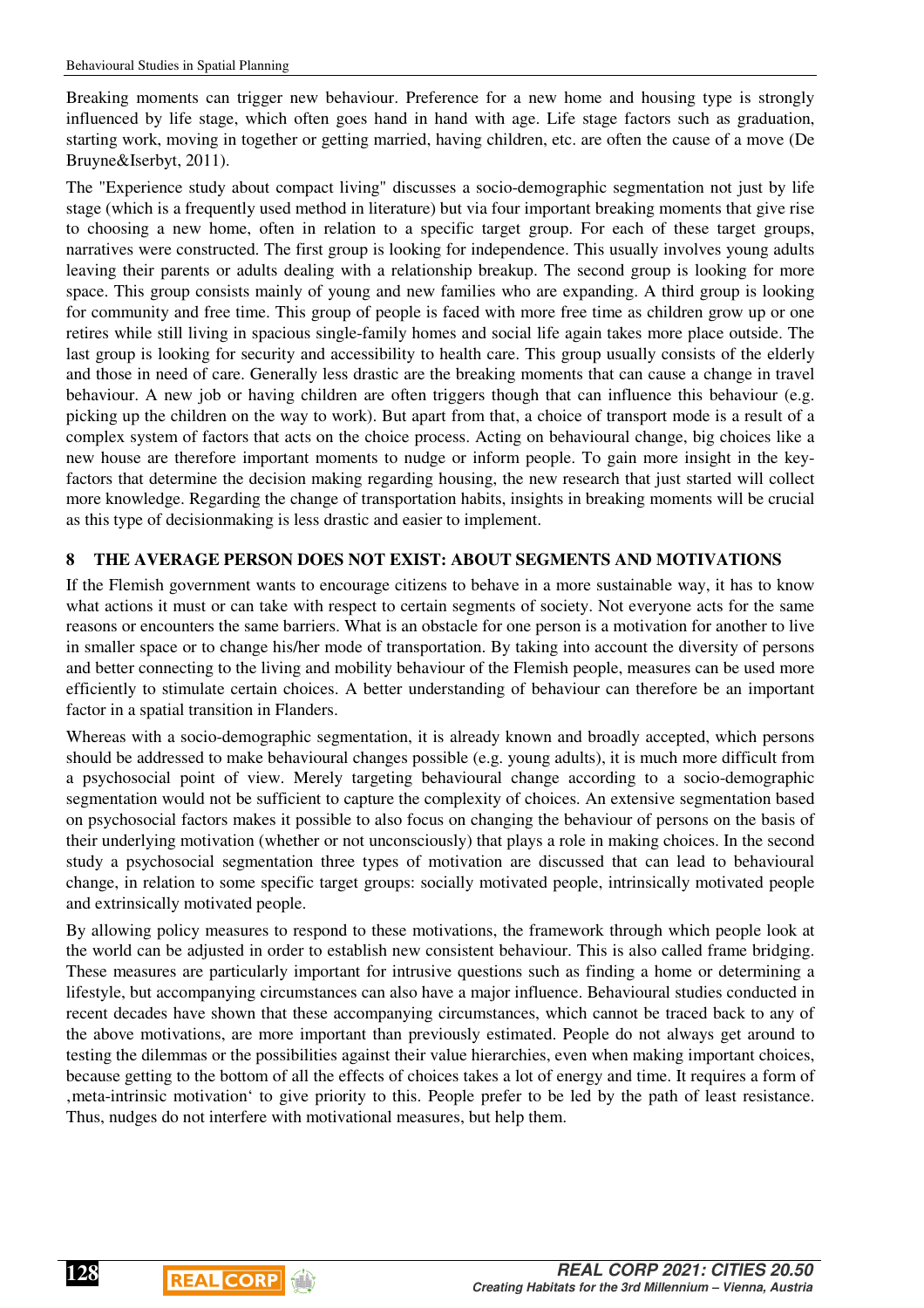## **9 AN INITIAL PSYCHOSOCIAL SEGMENTATION FOR CHANGE OF RESIDENTIAL BEHAVIOUR AND USE OF FACILITIES**

The behavioural studies not only allowed us to paint a more complete picture of a complex reality, it also gained us more insight into the relations between different factors for different people. The barriers experienced by the various persons were noted as well as the levers for making more sustainable choices. Because positive perception is an important lever for future behaviour, the focus is primarily on the motivations behind those choices, as social, emotional and cultural motivators can ultimately determine or impede someone's choice. The analysis of psychosocial factors led to very different groups of people motivated according to different categories; namely intrinsic, extrinsic and/or social motivation. Of course, special attention still needs to be paid to the various breaking moments in a person's life.

First of all, it is important to recognise a group of people that is not yet motivated for the time being. This group may eventually find its way within other motivations but it is not easily persuaded to change its habits. We can find this attitude in Rogers' late adopters. Similarities can be found with a group of people that is more conservative, but can be guided by intrinsic motivation. The living environment where these persons grew up is often a crucial factor in the choice of a place to live. The home is preferably located near friends and/or family and in a quiet area with its own garden, where one feels secure. These people attach importance to traditions and conventions in which they are embedded and often see these as part of their identity. This behaviour is also often expressed when moving to facilities, usually using the most familiar mode of transportation, interwoven with their identity, even though it may not be the most efficient way. They prefer to go to already known facilities: "I feel comfortable in stores that I know and where I automatically know the layout. The same store can look totally different in another town, which makes me feel a slight panic". Because these people often show resistance towards what they can lose, it is important to frame (ENLIGHTEN) what they also lose within the non-engagement of the strategic objectives. The levers for choosing where to live and sustainable travel behaviour are therefore best explored within the 'Nudging area' as well as within motivation: we want to bring about a disruption within the identity of this target group and immediately present an alternative, consistent story. An example of this is making it impossible to drive your car up to the school gate (ENFORCE) while telling people that they will be fine with this because they are concerned about the safety of their children (ENTHUSE).

Besides that also other intrinsic motivations can be decisive in determining one's behaviour. People who value sustainability for example are concerned about the ecological and social consequences of their behaviour. In many everyday actions they make critical choices in favour of the environment in terms of mobility, type of (online) facilities but also place of residence. For another (and often partly overlapping) group, health is the most decisive factor. For this group, the (proximity of) a green and healthy residential environment is often a determining factor in the choice of a place to live. In terms of the home, criteria such as peace and quiet, air quality, availability of a (collective) garden and/or the proximity of green spaces therefore play a role. Health is also a factor in the choice of certain facilities and more effort will be made, for example to purchase organic products. This behaviour continues when moving to facilities where active modes of transport such as cycling are consciously and consistently chosen: "I really enjoy cycling immensely, because it's pure relaxation. It's a lifestyle which I also carry through into everyday life". These individuals are best persuaded by designing healthy urban living environments with proximity to facilities (ENABLE). The lack of this today often prompts them to choose more peripheral locations. With good and safe bicycle infrastructure (ENABLE), they are often willing to travel sustainably and cover long distances anyway. Mapping sustainable mobility options or technology to make goals measurable can help them do so (ENLIGHTEN).

Social motivations also determine location choice as well as travel behaviour. We distinguish two social motivations that differ greatly in their spatial behaviour today. The first group to which social motivation is important is that to which experience is the core of the behaviour. For this group, travel behaviour is often socially determined. Running into people, the chance to have a chat, discovering something new, etc are important to them: "We love cafés and restaurants, which is why we wanted to live in the city. We also like to walk because on the way we always meet someone we know." They are therefore more likely to use active forms of travel and public transport and are more likely to live in city and village centres. With this group, it is important to capitalise on that experience and also to highlight expectation (ENLIGHTEN).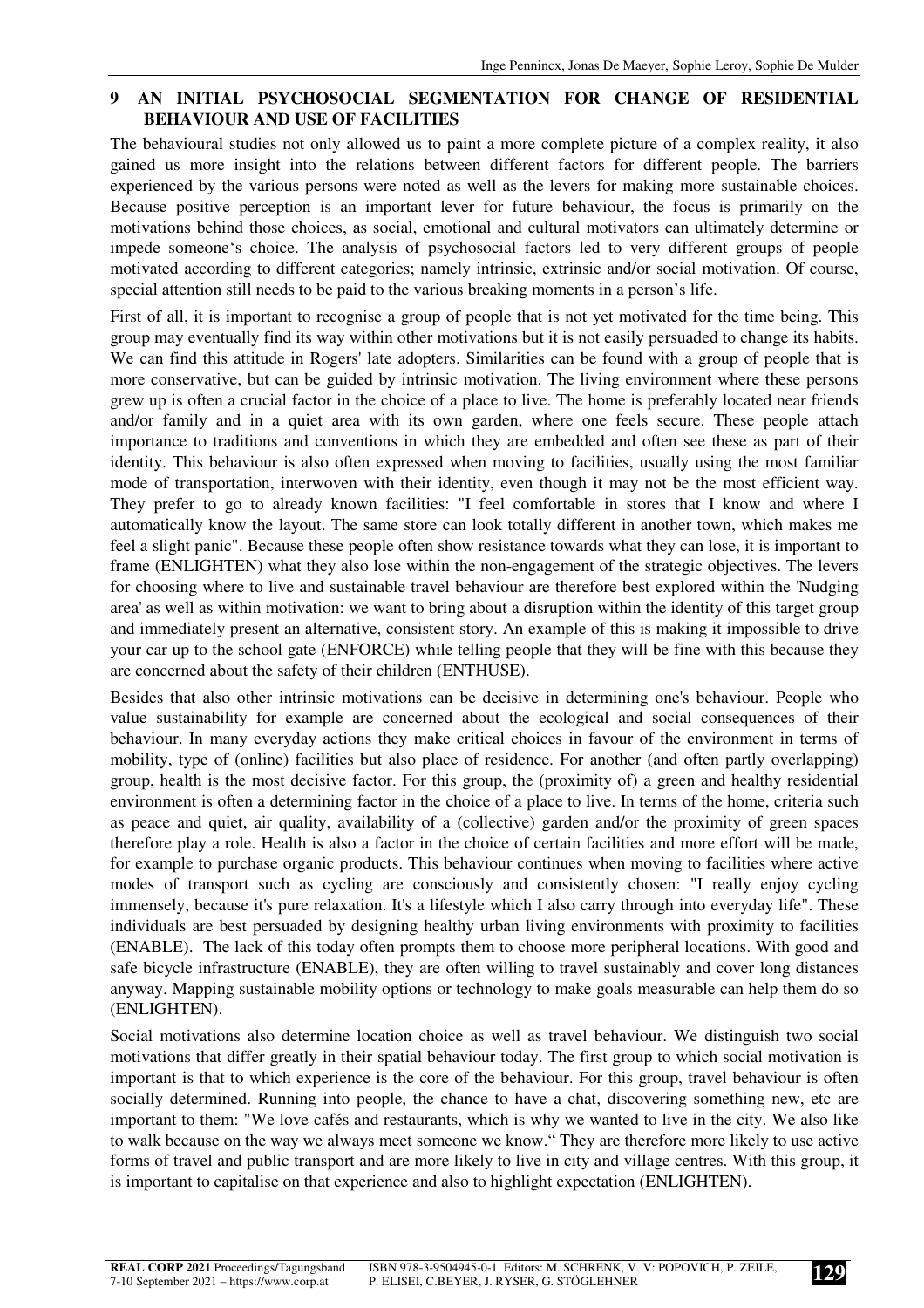The fact that today in Flanders a majority does not live in village centres or urban areas means that people who are easily influenced by others, have limited reason to make that choice.This second group are people who seem to strongly conform with their peergroup and it contains persons who are strongly group oriented and who consciously or unconsciously allow themselves to be influenced ("FOMO") by the opinions and/or choices of their peers with regard to choice of transport mode, type of (online) facilities and choice of place to live. Behavioural changes occur in the context of the peer group and in imitation of role models, influencers and opinion leaders. If picked up by the "right people" they may be able to be steered. The timing of moving this group is important here: they may be difficult to address as a first sub-target group, but often come up in a second or even third phase, when we can show that 'others like you' are doing it too, an attitude that we find especially in Rogers' early and late majority.

In addition to social motivation, extrinsic motivations also play an important role for certain people. For example, cost is for many the most decisive factor in making choices. Cost plays a role in the choice of a home and place of residence but for some can also be quickly seen as an investment rather than "a home". It offers better value for money, so it is worth looking at the total cost (energy and travel costs, location, subsidies, etc.). For this group of people, this behaviour is also seen for movements to facilities, where cost savings usually take preference over comfort or time: "I regularly use 'Toogoodtogo' because it is cheaper. However, there is not so much choice in my own neighbourhood so I drive further for this. 15 km is the maximum though because otherwise it is no longer profitable." They seem to be late rather than early majority (unless there are economic triggers), and sometimes laggards - with a relatively low degree of reflection on their own behaviour patterns. This segment is most susceptible to extrinsic motivation linked to financial incentives (ENCOURAGE) such as a bicycle allowance. In addition, their behaviour can be steered by informing them about the financial benefits of desired behaviour or also by helping them visualise future profits (ENLIGHTEN).

For another group however, efficiency is the most crucial factor. The location of the residential environment is therefore often important in choosing a place to live so that family and work life can be organised well. The home is preferably located near an easily accessible centre with different facilities and work. 'Efficiency above all else' is their motto. This behaviour also sets in when moving to facilities where the easiest and fastest (or combination of) mode(s) of transportation is always chosen. These persons will also take other factors into account (travel time 'from door to door', parking space, infrastructure, ...) and often visit linked facilities so that time loss can be avoided. 'Win-win situations' such as exercising or working during a commute are nicely taken into account to make good use of their precious time: "I always try to look at where I need to go and how I can combine it so I can do it as efficiently as possible." This group is most sensitive to extrinsic motivation linked to time savings/convenience (ENCOURAGE) and, in addition, can be steered in its behaviour by informing it on the benefits of desired behaviour through data (ENLIGHTEN). Flexibility of the car pushes many in this group today towards unsustainable travel behaviour. Public transport is often impractical, the bicycle too slow and alternative sharing systems still too limited. By removing these barriers, the desired behaviour can be more easily achieved than the undesired behaviour (ENABLE). Efficiency often goes hand in hand with comfort, for example by making public transport sufficiently high quality (e.g. Wi-Fi) so that time can be used usefully but also by making car facilities (e.g. parking) less accessible. At certain breaking points, such as having children, this group is being 'pushed' into being efficient. At such a breaking point, it is important to be able to offer solutions quickly. Change causes discomfort and stress, which often causes people to hold on even more to what they do have. The panic button –named for the user's underlying sense of panic– then ensures that we not only unburden them by offering other solutions in this one area but also help them to integrate those solutions into their lives. Therefore it is advisable not to propose one single solution (the bicycle) but also multiple ones (car sharing, bus, car...) in search of what better suits them (ENTHUSE) and their social middle and status (ENGAGE).

#### **10 CONCLUSION**

Aspatial transition needs abehavioural change.This is a process that takes time and the ambitions must growstep by step, together with the group of people that is able and motivated to step into that process. To help politicians with this complex task we suggest the creation of a detailed roadmap for sustainable spatial transition. It contains a systemic approach in which a (operational) work plan is supported by a motivation plan. Every step within the plan has to be well defined and measured. To reach the next step the goals of the

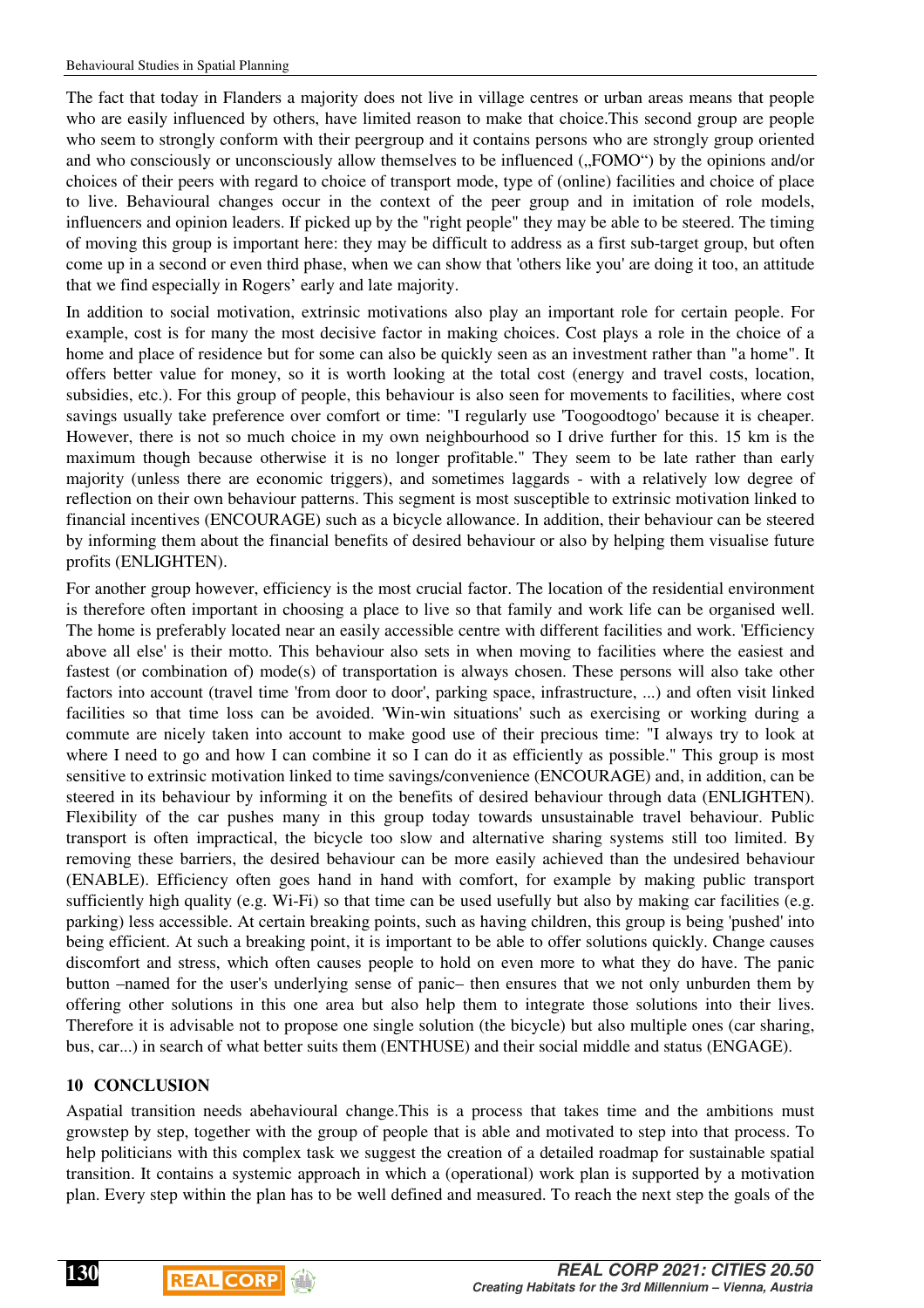previous have to be reached. We suggest an extension to the roadmap presented in the perception research of 'compact living'.At the same time it should also contain at least aspects regarding mobility and the provision of facilities and services. This roadmap should take into accountthe following advice:

#### (1) Which behavioural change by whom?

Which behaviour people need to change remains a complex question to answer, and relates to the wishes and situation of each individual. In today's reality, there are many people who have no immediate role to play in reducing urban sprawl, e.g. because they live in a city or village centre or in a home that is adapted to the size of their household. Other people(still) live alone or with their partner in a house that is suitable for a family. In their case, the behavioural change could be to move to a smaller house. Other people dream of moving to a newly built, open house in a non-urban environment. The behavioural change for them could be to buy an existing house instead of a greenfield. Situations differ among people and psycho-social factors also do. How to address the right people at the right time and facilitate desired behavioural change in an appropriate way is not yet clear in the current state of research. It will be addressed in further researchin order to feed policy.

(2) The choice of place of residence and mode of transport are two behaviours that are intertwined and ask for an integrated strategy

The concept of residential self-selection teaches us the intertwining of two behaviours. Understanding that the choice of a home is a long-term issue and is made less frequently than that of a mode of transportation means that we can assume that efforts to achieve more sustainable mobility behaviour will lead to more desirable spatial organisation in the long run. A focus on the accessibility of facilities and services can work complementarily to this approach to enable more sustainable choices.

#### (3) Positive experiences are key

Recent efforts to encourage people to cycle to work or use co-mobility (car or bicycle combined with public transport) may, through positive experiences, increase the general appreciation for sustainable modes of transport. Positive experiences can then influence the long-term choice of where to live. We need to emphasise "positive" in positive experiences. Bad experiences are detrimental to a sustainable transition. While today electric bikes are widely promoted, qualitative perception research taught us that many perceive it as too dangerous given a lack of safe or adequate bike infrastructure. Bad experiences with overcrowded and delayed public transport would also have that effect. The perception research also confirmed that quality control of new development is important in order to compete with the successful suburban alternative. Nonquality densification can even create resistance to desirable spatial transitions.

(4) Political courage is needed to create a financial shift

How does a strategy on voluntary behavioural change fit into the overall policy to bring about the transition? Behavioural science clearly shows that the government cannot expect a change in behaviour if there are great difficulties to overcome for the desired behaviour.Policy will have to remove the obstacles to make the demand for behaviour change credible. A financial shift will be crucial to create a multi-shift in our behaviour towards mobility and housing. If transport-oriented development is to be encouraged, the capacity, frequency and network of public transport and cycling infrastructure must also be significantly expanded and desirable housing conditions will need to be affordable. Next to that, financial incentives for unsustainable behaviour will have to be phased out while nudges for sustainable behaviour will need to increase. That means an overall consistent policy from different fields: all legal and fiscal policies (mobility, housing, salary cars, …) must work together to achieve a sustainable spatial use. A good deal of political courage will therefore be needed to implement changes that could provoke resistance, not least because these decisions will limit some acquired privileges of a broad population.

(5) Diversity in the modes of participation in the transition is needed

To convince politicians to make such drastic changes, a significant part of the population must already be convinced. Therefore it must be possible for everyone to be able to become part of this transition process. Contributing to sustainability sometimes risks being a story of the privileged creating aversion among a broader group. Therefore every small contribution counts and can be a stepping stone for a larger transition over time. By gaining good insights into the values, themes and concrete situations of different segmentations in the population, policies can work in a more targeted way and offer everyone opportunities